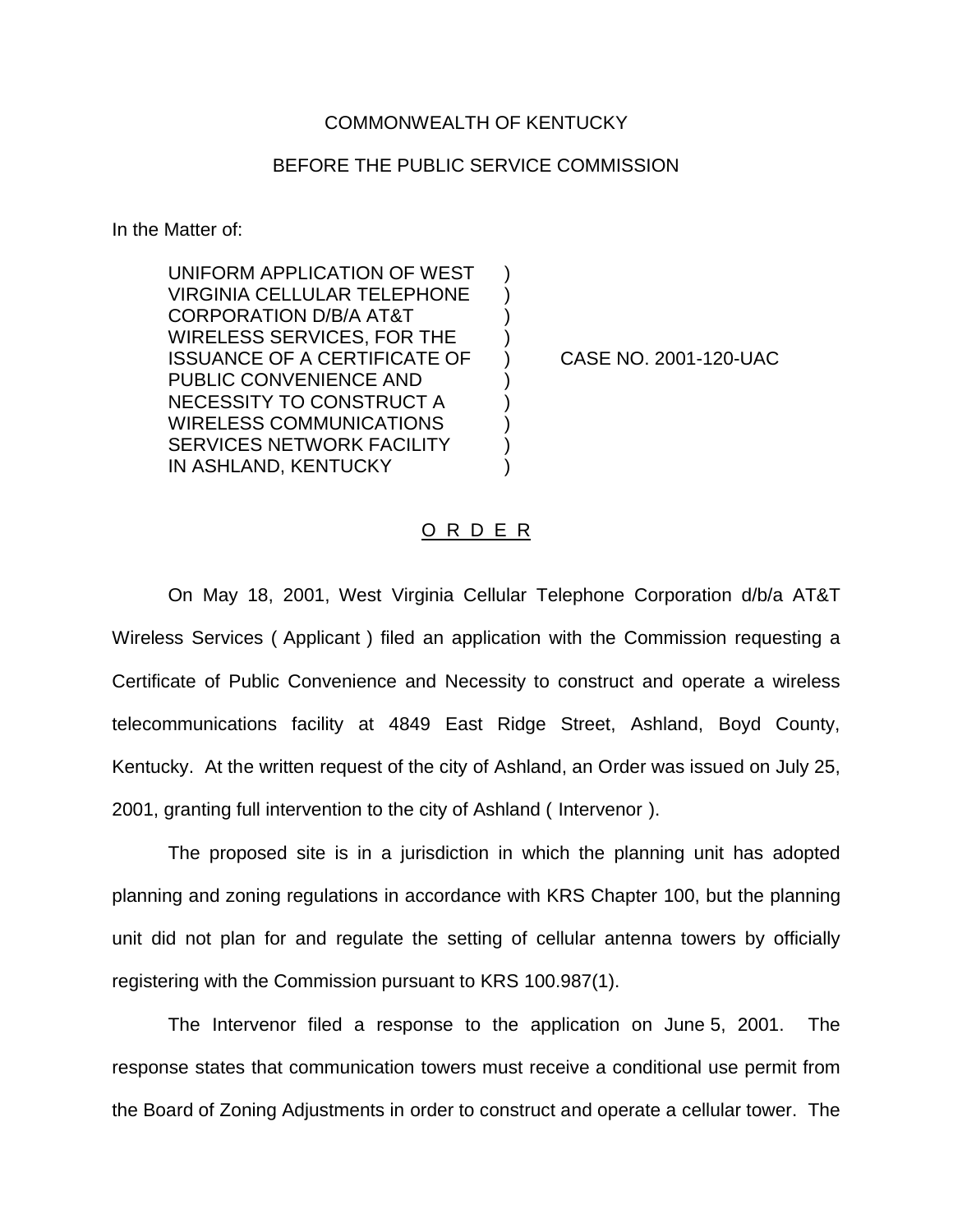Board of Zoning Adjustments held a public hearing on the application and voted to table the matter until further information could be received from the Applicant. The Intervenor alleges that the application is premature and not ripe to decide by the Public Service Commission. Further, the Intervenor alleges that the Commission would circumvent the Intervenor s zoning ordinance and powers granted to it by the Kentucky Constitution and the General Assembly. However, as stated above, the Intervenor s planning unit has not registered with the Commission and does not have the authority to review the application herein.

The Commission, on its own motion, has scheduled a hearing in this matter for May 16, 2002 at 9:00 a.m., Eastern Daylight Time, in Hearing Room 1 of the Commission s offices at 211 Sower Boulevard, Frankfort, Kentucky.

Further, the Commission, on its own motion, has scheduled an informal conference on March 26, 2002 at 2:00 p.m., Eastern Standard Time, in Conference Room 1 of the Commission s offices at 211 Sower Boulevard, Frankfort, Kentucky.

If the Intervenor wishes to appear at the informal conference in opposition to the application for the proposed facility, it must, within 10 days of the date of this Order, so notify the Commission in writing. If no statement of intent to appear at the informal conference is received by that date, the conference will be cancelled, the hearing set for May 16, 2002 will be cancelled, and this matter will be submitted to the Commission based on the written record without further Orders herein.

The Intervenor is hereby notified that the hearing will be conducted pursuant to the evidentiary standards of KRS 278.650(2) and KRS 278.650(4).

If the Intervenor is present at the informal conference and desires that the hearing scheduled for May 16, 2002 be conducted, the Intervenor shall have 20 days

-2-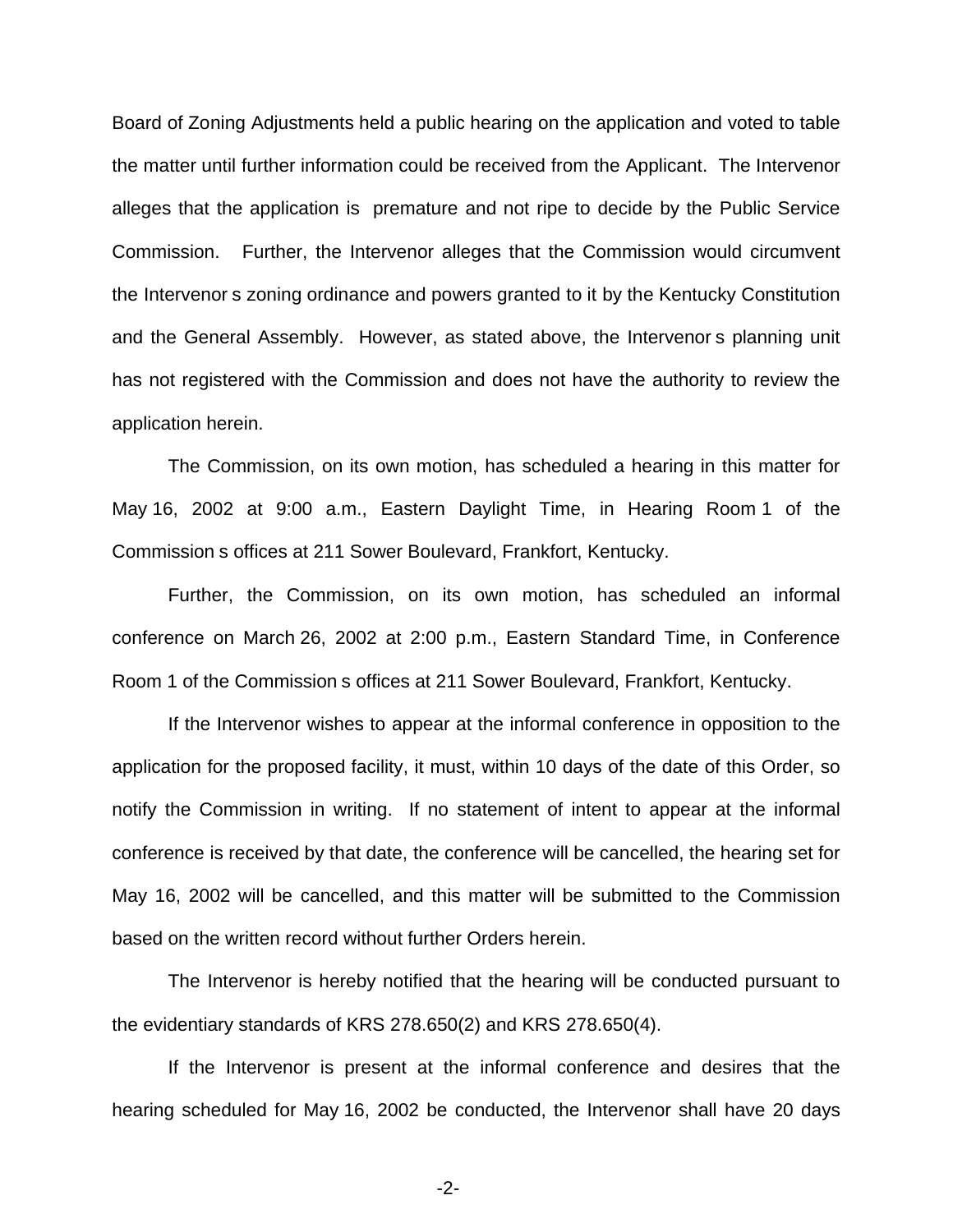from the date of the informal conference to file information concerning any acceptable alternative sites for the proposed construction. Any request for information must be filed with the Commission in writing. No Intervenor may produce evidence at the hearing regarding any other alternative site except in regard to the specific sites filed of record.

Applicant s responses to any information requests and site information regarding potential acceptable alternative sites shall be filed within 30 days of the date of the informal conference, including in such responses a report concerning the feasibility of the alternative sites.

Issues to be addressed at the hearing by testimony and evidence are those relating to the above-named statutes, which include any potential acceptable alternative sites, jurisdictional safety issues (engineering, design, safety, construction, and operation of the tower), the public necessity for construction and operation of the facility, the general character of the area where the tower is to be located, and the likely effects of the installation on nearby land uses and values. In this proceeding and hearing, the Federal Communications Commission ( FCC ) has exclusive jurisdiction over radio frequency emissions, including radio frequency interference. The Commission will not consider the environmental effects of radio frequency emissions that comply with the FCC standards. 47 U.S.C. § 332(c)(7) and Southwestern Bell Wireless, Inc. v. Johnson County Board of Education Commissioners, 199 F.3d 1185 (10<sup>th</sup> Cir. 1999).

IT IS THEREFORE ORDERED that:

1. A hearing on the application for the proposed wireless telecommunications facility is scheduled for May 16, 2002 at 9:00 a.m., Eastern Daylight Time, in Hearing Room 1 of the Commission s offices at 211 Sower Boulevard, Frankfort, Kentucky.

-3-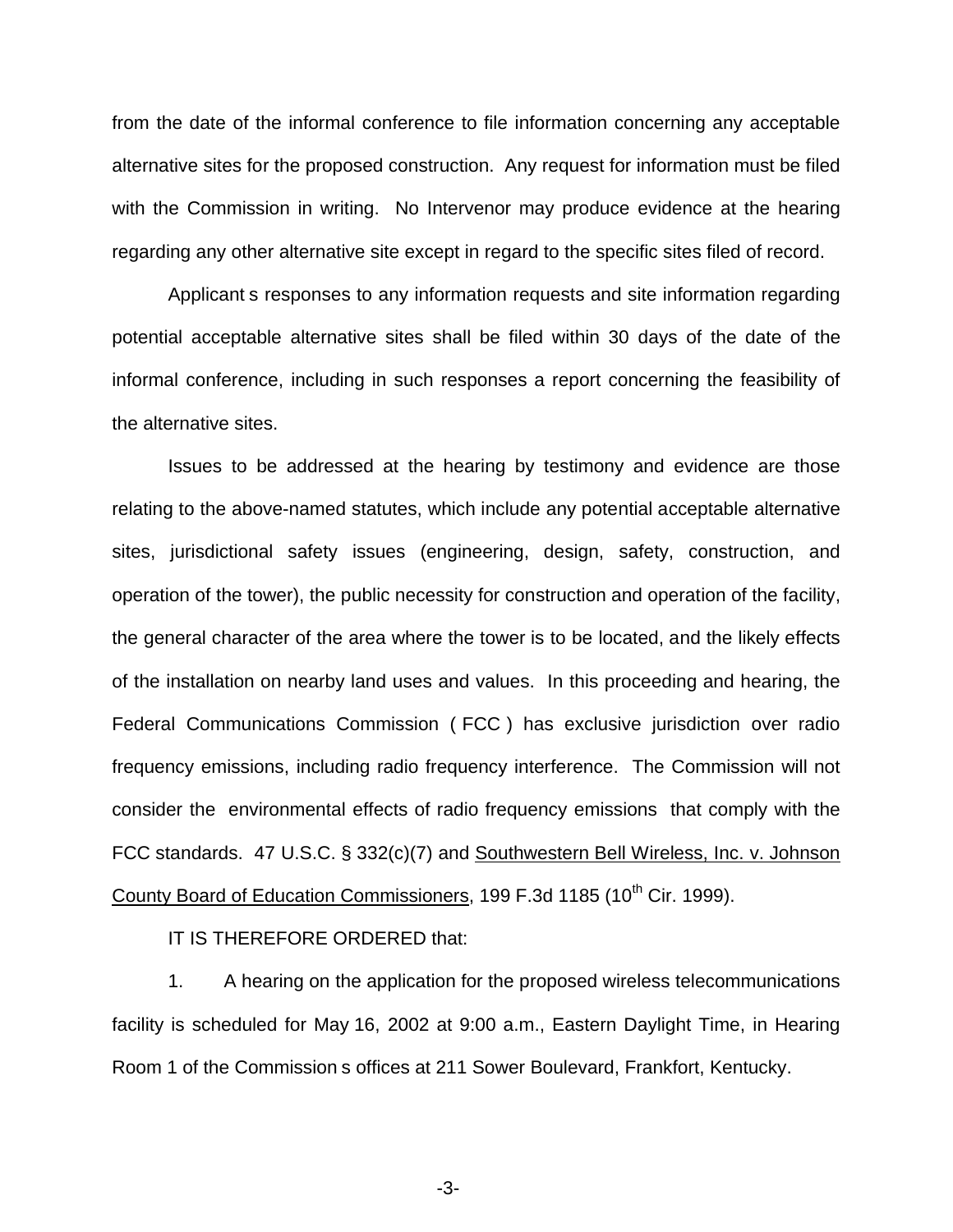2. An informal conference is scheduled for March 26, 2002 at 2:00 p.m., Eastern Standard Time, in Conference Room 1 of the Commission s offices at 211 Sower Boulevard, Frankfort, Kentucky.

3. If the Intervenor intends to appear at the informal conference, it shall file a statement of intent to appear within 10 days of the date of this Order. If no statement is filed within 10 days of the date of this Order, the informal conference and the hearing shall be cancelled and the matter shall be submitted to the Commission on the existing record without further Order.

4. Within 20 days of the date of the informal conference, the Intervenor may submit evidence regarding potential acceptable alternative sites for the proposed facility, with a copy to all parties of record.

5. The Intervenor or any person subsequently granted intervention herein may not submit evidence at the hearing regarding alternative sites for the proposed facility, except in regard to those specific alternative sites filed herein within 20 days of the date of the informal conference.

6. The Applicant shall respond in writing to a filing regarding information requests and potential acceptable alternative sites, if any, within 30 days of the date of the informal conference, and shall include in its response information concerning the availability and technical feasibility of such proposed acceptable alternative sites.

7. During this proceeding and hearing, the FCC has exclusive jurisdiction over issues regarding radio frequency emissions, including environmental effects of radio frequency emissions, and radio frequency interference that comply with the FCC standards. 47 U.S.C. § 332(c)(7) and Southwestern Bell Wireless, Inc. v. Johnson County Board of County Commissioners, 199 F.3d 1185 (10<sup>th</sup> Cir. 1999).

-4-